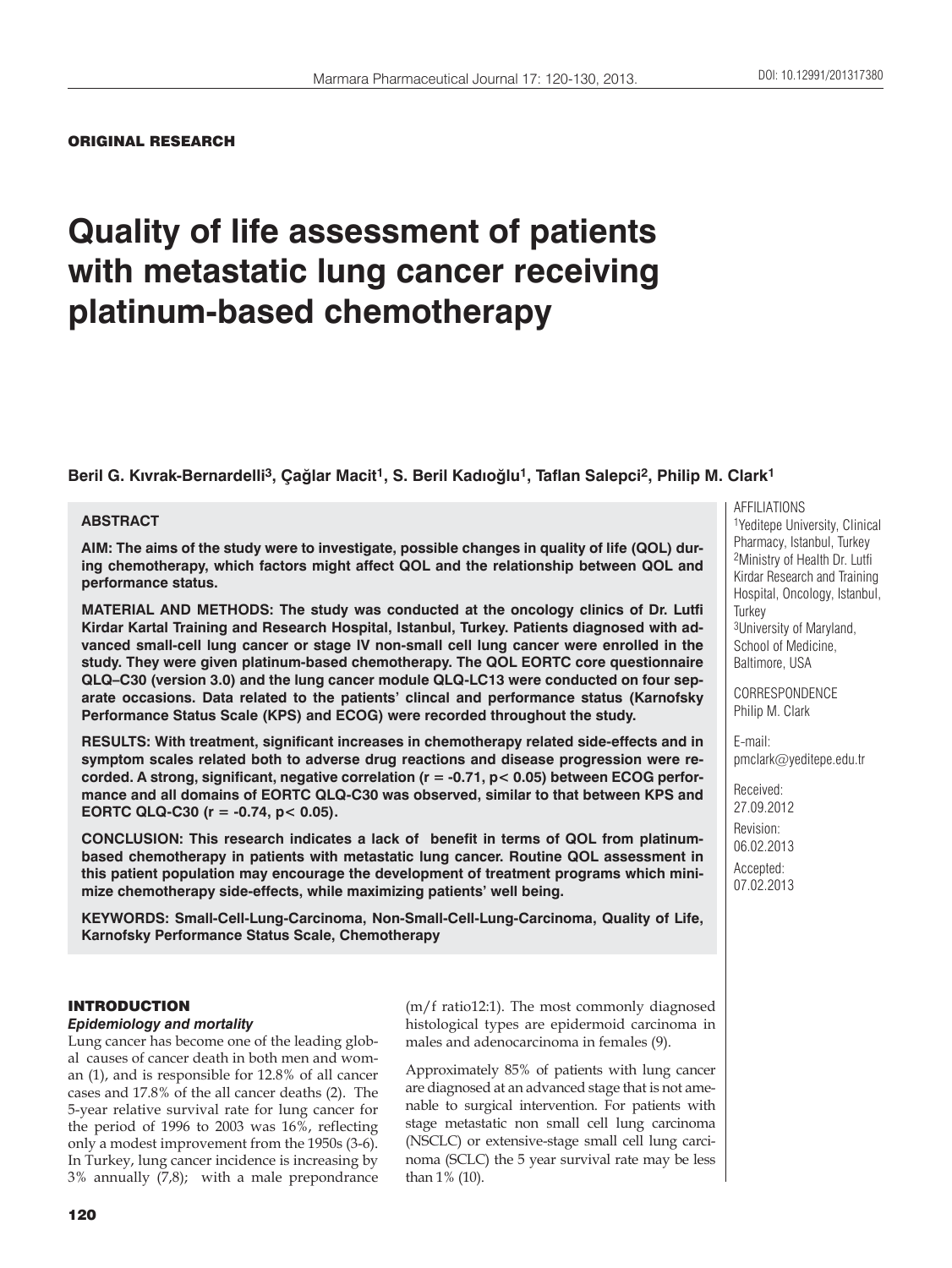#### **Morbidity related to lung carcinomas**

Besides high mortality, lung cancer is associated with high morbidity (see Appendix 1) including chest pain, cough, hemoptysis and dyspnea. (11, 12). Cough may be due to airway obstruction, post obstructive pneumonia, excessive mucus production, parenchymal metastases, or pleural effusion (13). Dyspnea occurs in most patients with lung cancer during the course of their disease due to direct impingement of the airway, underlying chronic lung disease, radiation- or chemotherapy-induced pneumonitis, infection, pleural effusion, or pulmonary embolism (14).

The commonest sites of metastases are contra-lateral lung, brain, liver, bone, adrenal gland, and extra-thoracic lymph nodes. Symptoms of brain metastases may include headache, nausea, vomiting, focal weakness, seizures, confusion, ataxia, and visual disturbances (15). In terms of bone metastasis, the axial skeleton and proximal long bones are most commonly involved. Pain due to bone metastases is present in up to 25% of patients at initial diagnosis (16).

Constitutional symptoms, such as depression, fatigue, anxiety, insomnia, anorexia, and cachexia, cause significant debility in patients with lung cancer. Depression and psychological distress are very common, but are infrequently recognized or treated (17).

Less frequently encountered, paraneoplastic syndromes describe the effects of cancer that occur systemically or at sites distant from tumor such as symptoms related to hypercalcemia (18), hyponatremia (19), Cushing's syndrome (20), Lambert-Eaton syndrome, and other neurologic disorders.

#### *Treatment of advanced lung cancer*

The cornerstone of treatment of patients with extensive stage SCLC is multiagent chemotherapy. Stage IV non-small cell lung cancer (NSCLC) is largely incurable using present-day therapies. For most patients under age 75 years with good performance status, the best first approach is double-agent chemotherapy utilizing carboplatin plus a second agent, usually paclitaxel, gemcitabine, or docetaksel (21) (see Appendix 2).

It has been surmised that patients who have an ECOG performance status of 0 or 1 may benefit more than patients with performance status 2, from the combination of a platinum agent, either cisplatin or carboplatin, and a second agent (22).

## *Quality of life assessment in lung cancer*

Quality of life (QOL) can be defined as the effect of an illness and its therapy upon a patient's physical, psychological, and social well being as perceived by the patient themselves (23). QOL assessments should be given due priority whenever it is expected that the survival differences between the treatment groups is going to be small, or when the difference in at least one factor predicting QOL is expected to be large. The effect of two different therapeutic modalities on QOL and overall survival helps select the better modality. In fact, a particular treatment may be preferred if it improves the QOL, even if the survival is not superior (24).

QOL is closely linked to symptom burden and severity in lung cancer. Loss of physical functioning, psychological events such as depression, and reduced overall QOL are associated with uncontrolled symptoms (25, 26). In addition, depression has been found to be an independent prognostic factor for lung cancer, irrespective of stage (27).

The European organization for the treatment and research of cancer quality of life questionnaire, EORTC QLQ-C30, (see Appendix 3) includes five functional scales (physical, role, cognitive, emotional, and social), three symptom scales (fatigue, pain, nausea, and vomiting), and one global health and QOL scale. This instrument has demonstrated a high reliability and validity across the continents (28). The EORTC QLQ-LC 13 questionnaire (see Appendix 4) was developed as a lung cancer specific supplementary to the EORTC QLQ-C30. It assesses lung cancer related symptoms, treatment related side-effects, pain, and pain medication (29). The Turkish language versions of both EORTC QLQ-C30 and QLQ-LC13 have been validated for use in lung cancer patients. (30, 31)

#### *Performance status (PS)*

PS is the patient's ability to perform certain physical activities, especially related to mobility, work, and self-care. The most well established tools are the Karnofsky Performance Scale (KPS) (see Appendix 5), and the Eastern Cooperative Oncology Group (ECOG) (see Appendix 6). KPS is a simple and widely used numerical instrument for rapidly quantifying the PS of an individual based on patients' level of independence (38). Studies have demonstrated a direct relationship between KPS and the perceived QOL in patients with cancer, including lung cancer (27, 35). Similarly, the ECOG is a five-grade observer rating of patients' physical ability (35, 37). Both instruments (KPS and ECOG) have been found to be valid (37) including the Turkish language versions. (32, 33)

The aims of the study were to determine how QOL is affected by chemotherapy, which other factors affect QOL apart from chemotherapy in this patient group and the relationship between QOL and performance status.

## MATERIAL AND METHOD

The study was a prospective-randomised research conducted in the oncology out-patient clinics of Dr. Lutfi Kirdar Kartal Training and Research Hospital, a 750-bed ministry of health facility located in Istanbul, Turkey.

Inclusion criteria required for patients were: diagnosis of metastatic [stage IV] lung cancer; inclusion within two weeks of diagnosis; not having yet received treatment. All participants were Turkish-speaking, conscious, and fully informed of their diagnosis. Additionally, mortality before completion of the third cycle of chemotherapy was accepted as an exclusion criterion.

A total of 17 out of 28 patients diagnosed with advanced SCLC, or stage IV NSCLC, and who were to receive platinum-based chemotherapy, fulfilled the criteria above, gave their consent and participated fully at every stage in this study. Four patients declined to give their consent; five patients who previously gave their consent decided not to participate before the first, second, third, or fourth chemotherapy treatment; and two patients died during the course of the study.

#### *Setting, sample and analizing*

1. After obtaining verbal consent, the patients' demographic data was collected (age, gender, smoking history).

2. Structured interviews, each of which lasted between 30 to 90 minutes, were conducted based on the EORTC core questionnaire for quality of life in cancer patients QLQ–C30 (version 3.0), and the specific lung cancer module questionnaire EORTC QLQ-LC13. Interviews were conducted in outpatient clinics or by telephone, using validated Turkish translations of the above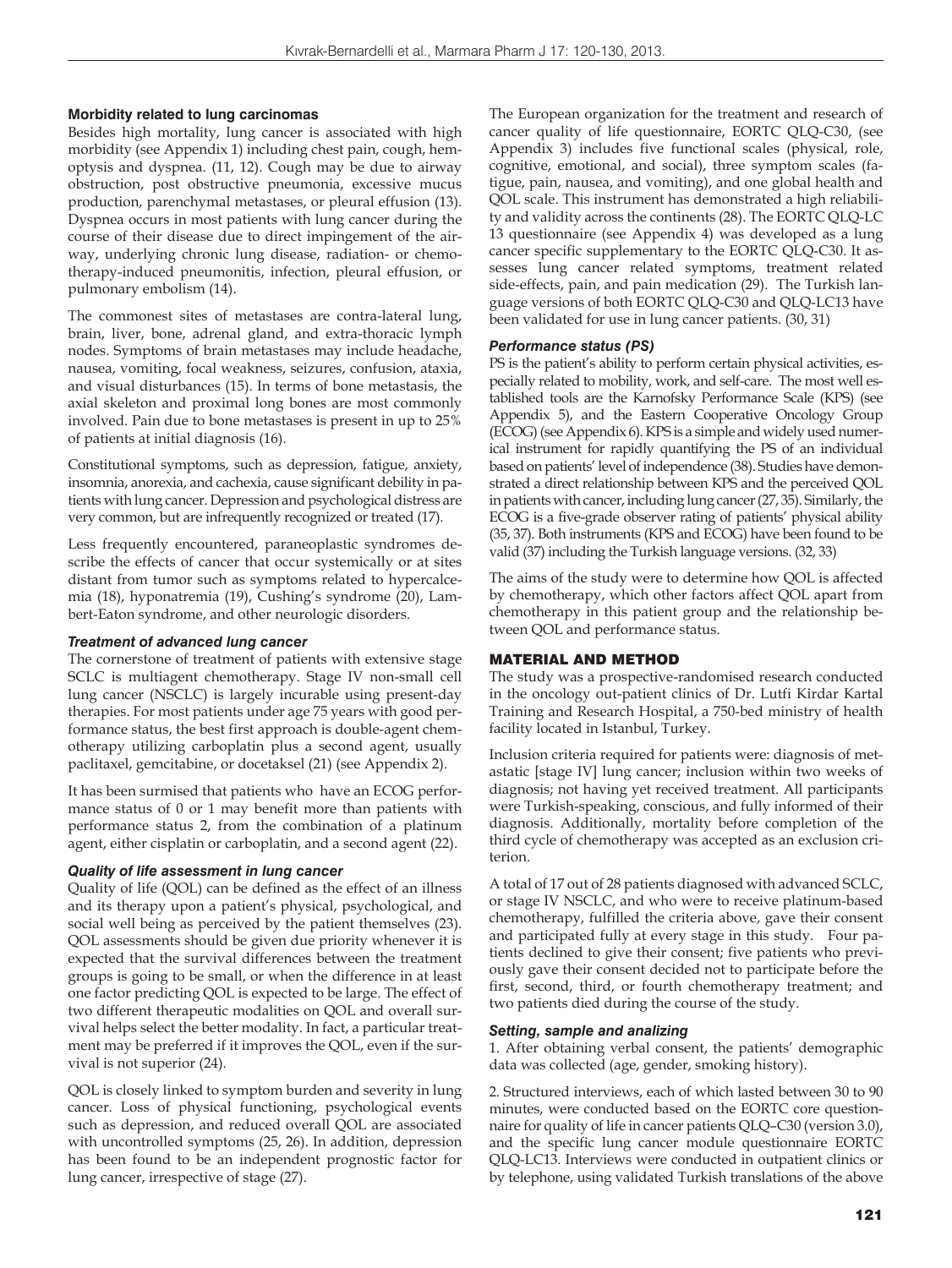questionnaires on four separate occasions, pre-treatment and before the second, third and fourth cycle of chemotherapy.

3. Data related to the patients' clincal and performance status (KPS and ECOG) were also recorded on four occasions during the study.

4. Statistical analysis was carried out using Prism® (version 5 for Mac OS X 2009). QOL differences between the baseline, first, second and third chemotherapy were analyzed using repeated-measures one-way analysis of variance (ANOVA). Pair-wise, post hoc comparison was performed between the groups at the baseline, first, second, and third chemotherapy applying the Tukey test. Correlation coefficients between global health status and age/smoking habit/ECOG/KPS were calculated using Pearson correlation analysis.

# RESULTS

# *Demographics*

Table 1 provides demographic details of the patient group included in the study.

#### *Quality of life*

As seen in both Figure 1 and Table 2, there was a continuous downward trend in General/ Global Health Status, from the baseline to the third chemotherapy. The decreases between the baseline and third chemotherapies ( $p < 0.005$ ) and the second and third chemotherapies ( $p < 0.005$ ) were statistically significant ( $F = 1.520$ ).

Other changes in QOL scores, according to assessment of the QLQ-C30 instrument, are summarized in Table 2. Regarding functional scales there were statistically important losses in all the functional areas: physical functioning decreased signifi-

| <b>TABLE 1.</b> Patients' Demographics and Clinical Characteristics |                  |  |  |  |  |
|---------------------------------------------------------------------|------------------|--|--|--|--|
| Variables                                                           | $N = 17(%)$      |  |  |  |  |
| Age, yr (mean±SD)                                                   | $59.29 \pm 1.73$ |  |  |  |  |
| Gender, No                                                          |                  |  |  |  |  |
| Male                                                                | 14 (82.35)       |  |  |  |  |
| <b>Femaie</b>                                                       | 3(17.64)         |  |  |  |  |
| Histology                                                           |                  |  |  |  |  |
| Small cell                                                          | 3(17.64)         |  |  |  |  |
| <b>Non-small cell</b>                                               | 14 (82.35)       |  |  |  |  |
| Adenocarcinoma                                                      | 11 (64.70)       |  |  |  |  |
| Others                                                              | 3(17.64)         |  |  |  |  |
| Metastatic area                                                     |                  |  |  |  |  |
| Hemotorax                                                           | 9(52.94)         |  |  |  |  |
| <b>Bone</b>                                                         | 3(17.64)         |  |  |  |  |
| <b>Brain</b>                                                        | 1(5,88)          |  |  |  |  |
| Liver                                                               | 1(5.88)          |  |  |  |  |
| Other                                                               | 3(17.64)         |  |  |  |  |
| <b>Biopsy area</b>                                                  |                  |  |  |  |  |
| <b>Bronchoscopy</b>                                                 | 14 (82.35)       |  |  |  |  |
| Bronchoscopy+Transthorasic tru-cut                                  | 3(17.64)         |  |  |  |  |
| biopsy                                                              |                  |  |  |  |  |
| <b>Treatment</b>                                                    |                  |  |  |  |  |
| paclitaxel+ carboplatin                                             | 6(35.29)         |  |  |  |  |
| cisplatin+ etoposide                                                | 8 (47.05)        |  |  |  |  |
| cisplatin+ gemcitabine                                              | 2(11.76)         |  |  |  |  |
| docetaxel+ cisplatin                                                | 1(5.88)          |  |  |  |  |
| Smoking                                                             |                  |  |  |  |  |
| 20 pack/years                                                       | 10 (58.82)       |  |  |  |  |
| 25 pack/years                                                       | 3(17.64)         |  |  |  |  |
| 50 pack/ years                                                      | 4(23.52)         |  |  |  |  |



\*With respect to GHS, there was a continuous downward trend from the baseline to the third chemotherapy. The decreases between the baseline and third chemotherapies ( $p$  < 0.005) and the second and third chemotherapies ( $p$  < 0.005) were significant.  $(F= 1.520)$ 

cantly between the baseline and third chemotherapies (p 0.05, F= 3.336)**;** role functioning between the baseline and third chemotherapies ( $p < 0.05$ , F= 1.016); emotional function between the baseline and third chemotherapies ( $p$ < 0.05, F= 3.173); cognitive functioning between the baseline and second chemotherapies, the baseline and third chemotherapies, and the first and third chemotherapies ( $p < 0.005$ , F= 4.152); and social functioning decreased significantly between the baseline and third chemotherapies and the first and third chemotherapies (p< $0.05$ , F= $6.14$ ).

Concerning symptom scales there were significant increases in the reported incidence of the following clinical signs: nausea and vomiting increased significantly between the baseline and second chemotherapies and between the baseline and third chemotherapies (p< 0.05, F= 1.301); dyspnea symptoms increased from the first chemotherapy to the third ( $p < 0.023$ , F= 1.931); insomnia between the baseline and second chemotherapies and the baseline and third chemotherapies ( $p < 0.05$ , F= 1.523); and appetite loss increased significantly between the baseline and second chemotherapies, baseline and third chemotherapies, and between the first and third chemotherapies ( $p <$ 0.003, F= 1.668). Non - significant increases in fatigue, pain, constipation, diarrhoea and financial difficulties were observed.

Table 3 summarizes the trends in QOL with progressing treatment according to the lung cancer specific questionnaire (QLQ-LC13). Regarding treatment-related side effects, significant increases were recorded in all areas as follows: incidence of sore mouth increased significantly between the baseline and first, second, and third chemotherapies ( $p < 0.05$ , F= 1.085); dysphagia between the baseline and second and third chemotherapies (p < 0.05, F= 6.559); peripheral neuropathy between the baseline and first, second, and third chemotherapies ( $p < 0.05$ , F= 7.040); and alopecia increased significantly between baseline and first, second, and third chemotherapies, between first and second, and between first and third chemotherapies ( $p < 0.05$ , F= 0.9904).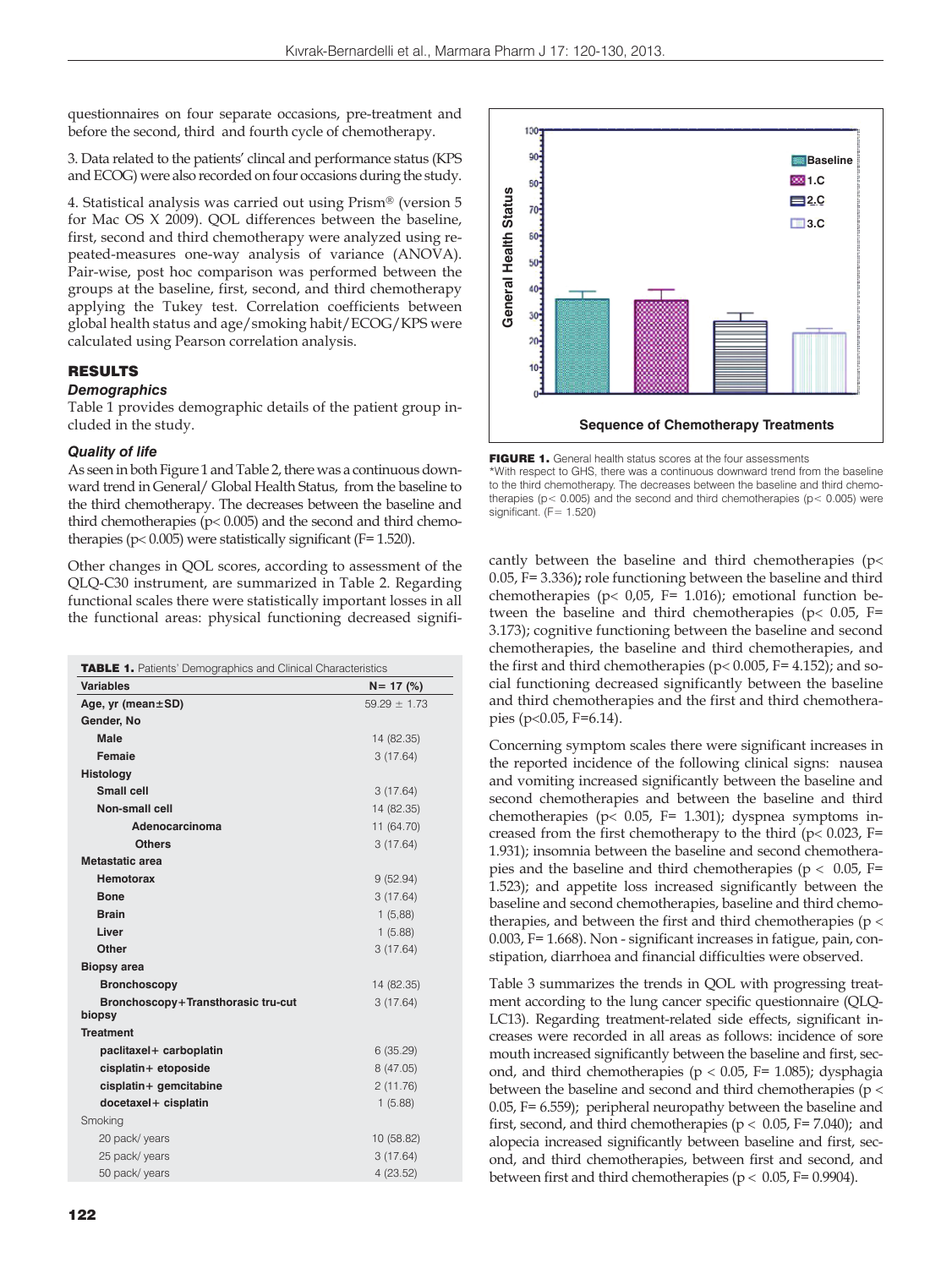| EORTC QLQ-C30 (n=17)                        |                  | (mean $\pm$ SD)              |                              |                  |  |  |  |  |
|---------------------------------------------|------------------|------------------------------|------------------------------|------------------|--|--|--|--|
| Areas                                       | <b>Baseline</b>  | 1 <sup>st</sup> Chemotherapy | 2 <sup>nd</sup> Chemotherapy | 3rd Chemotherapy |  |  |  |  |
| <b>Global Health Status/ QLQ</b>            | $35.78 \pm 2.81$ | $35.29 \pm 3.86$             | $27.45 \pm 2.97$             | $23.04 \pm 0.87$ |  |  |  |  |
| <b>Functional scales*</b>                   |                  |                              |                              |                  |  |  |  |  |
| Physical functioning (o)                    | $53.73 \pm 3.83$ | $49.02 \pm 2.86$             | $43.14 \pm 2.91$             | $38.04 \pm 2.86$ |  |  |  |  |
| Role functioning $( \circ )$                | $52.94 \pm 5.94$ | $41.18 \pm 2.95$             | $38.24 \pm 3.92$             | $35.29 \pm 2.76$ |  |  |  |  |
| Emotional functioning (o)                   | $62.25 \pm 5.64$ | $57.35 \pm 3.76$             | $50.00 \pm 5.89$             | $40.69 \pm 5.94$ |  |  |  |  |
| Cognitive functions $( \circ, \circ, \Box)$ | $64.71 \pm 7.96$ | $61.76 \pm 6.92$             | $45.10 \pm 3.86$             | $35.29 \pm 4.84$ |  |  |  |  |
| Social functioning $(0, \Box)$              | $44.12 \pm 4.98$ | $43.14 \pm 2.84$             | $32.35 \pm 2.75$             | $23.53 \pm 3.93$ |  |  |  |  |
| Symptom scales**                            |                  |                              |                              |                  |  |  |  |  |
| Fatigue                                     | $56.21 \pm 3.98$ | $55.56 \pm 2.78$             | $60.13 \pm 2.98$             | $66.67 \pm 2.62$ |  |  |  |  |
| Nausea and vomiting $(0,0)$                 | $17.65 \pm 5.94$ | $33.33 \pm 3.86$             | $43.14 \pm 5.64$             | $47.06 \pm 3.95$ |  |  |  |  |
| Pain                                        | $54.90 \pm 5.67$ | $55.88 \pm 3.72$             | $60.78 \pm 4.76$             | $68.63 \pm 3.84$ |  |  |  |  |
| Dyspnea $(\Box)$                            | $56.86 \pm 3.73$ | $45.10 \pm 3.77$             | $54.90 \pm 2.82$             | $62.75 \pm 3.68$ |  |  |  |  |
| Insomnia $(0,0)$                            | $49.02 \pm 6.82$ | $62.75 \pm 8.88$             | $78.43 \pm 2.95$             | $78.43 \pm 2.81$ |  |  |  |  |
| Appetite loss $(\circ, \circ, \Box)$        | $49.02 \pm 7.91$ | $58.82 \pm 7.96$             | $76.47 \pm 5.94$             | $88.24 \pm 3.86$ |  |  |  |  |
| Constipation                                | $41.18 \pm 5.91$ | $35.29 \pm 4.93$             | $39.22 \pm 2.75$             | $41.18 \pm 3.97$ |  |  |  |  |
| <b>Diarrhea</b>                             | $19.61 \pm 4.68$ | $21.57 \pm 3.68$             | $23.53 \pm 4.81$             | $27.45 \pm 5.78$ |  |  |  |  |
| <b>Financial difficulties</b>               | $27.45 \pm 5.76$ | $31.37 \pm 5.82$             | $37.25 \pm 2.94$             | $39.22 \pm 3.82$ |  |  |  |  |

#### TABLE 2. QLQ scores according to QLQ-C30 at the four assessments

 $\alpha$  from 0 to 100, with lowe

\*\* Higher scores represent a greater severity of symptoms and side effects;

filled boxes indicate significant changes from baseline values or between chemotherapy cycles (p< 0.05).

o Indicates a significant difference between baseline and third chemotherapy

Indicates a significant difference between first and third chemotherapy

 $\Diamond$  Indicates a significant difference between baseline and second chemotherapy

TABLE 3. QLQ scores according to LC13 at the four assessments

| QLQ-LC13                |                 |               |                 |               |
|-------------------------|-----------------|---------------|-----------------|---------------|
|                         |                 | 1st           | 2 <sub>nd</sub> | 3rd           |
| Areas                   | <b>Baseline</b> | Chemotherapy  | Chemotherapy    | Chemotherapy  |
| Symptom scales*         |                 |               |                 |               |
| Cough                   | $58.82 \pm 5$   | $49.02 \pm 4$ | $58.82 \pm 4$   | $60.78 \pm 4$ |
| Haemoptysis             | $37.25 \pm 7$   | $29.41 \pm 8$ | $50.98 \pm 5$   | $50.98 \pm 6$ |
| Dyspnea                 | $52.94 \pm 3$   | $54.25 \pm 3$ | $58.17 \pm 2$   | $65.36 \pm 2$ |
| Pain in chest           | $41.18 \pm 8$   | $39.22 \pm 5$ | $54.90 \pm 6$   | $62.75 \pm 5$ |
| Pain in arm or shoulder | $52.94 \pm 4$   | $43.14 \pm 4$ | $50.98 \pm 4$   | $52.94 \pm 4$ |
| Pain in other parts     | $29.41 \pm 8$   | $35.29 \pm 8$ | $33.33 \pm 9$   | $29.41 \pm 8$ |
| Sore mouth              | $11.76 \pm 4$   | $37.25 \pm 8$ | $49.02 \pm 6$   | $56.86 \pm 5$ |
| Dysphagia               | $29.41 \pm 7$   | $43.14 \pm 6$ | $56.86 \pm 4$   | $62.75 \pm 4$ |
| Peripheral neuropathy   | $43.14 \pm 6$   | $62.75 \pm 4$ | $62.75 \pm 2$   | $76.47 \pm 3$ |
| Alopecia                | 0               | $49.02 \pm 5$ | $78.43 \pm 3$   | $86.27 \pm 4$ |

\*The scores range from 0 to 100, with higher scores representing a higher level of symptoms and side effects; filled boxes indicate significant changes from baseline values or between chemotherapy cycles (p < 0.05)

On the other hand non-significant increases were observed for lung cancer associated symptoms (cough, haemoptysis, dyspnea), and site specific pain (chest, arm and shoulder, and other areas).

# *Other findings related to factors that may affect QOL*

The mean age of the patients was 59.23±1.73 (Table 1). No significant correlation was found between age and general health status. (p> 0.05).

All of our patients had a smoking history (Table 1) with a mean packet year = 27.94±12.75, although none were smoking after diagnosis. No correlation between the number of packet years and QOL was found in this patient group.

#### *Performance scales*

As can be observed from Table 4, there was a significant difference in the ECOG performance between the baseline and second and third chemotherapies ( $p$  < 0.05, F= 0. 923). In the same way, there were significant differences between the baseline and second and third chemotherapies, and between first and third chemotherapies for KFS values ( $p < 0.05$ , F= 9.507).

#### *Relationship between QOL and Performance status*

As can be seen in Figure 2, there was a significant negative correlation between ECOG performance scale and QOL as reflected by General Health Status ( $r = -0.71$ ,  $p < 0.05$ ).

As shown in Figure 3, there was a significant positive correlation between KFS performance scale and GHS ( $r = 0.74$ ,  $p < 0.05$ ).

# **DISCUSSION**

#### *Effect of chemotherapy on QOL*

It was observed in our study that as treatment progressed, there were significant increases in chemotherapy related side-effects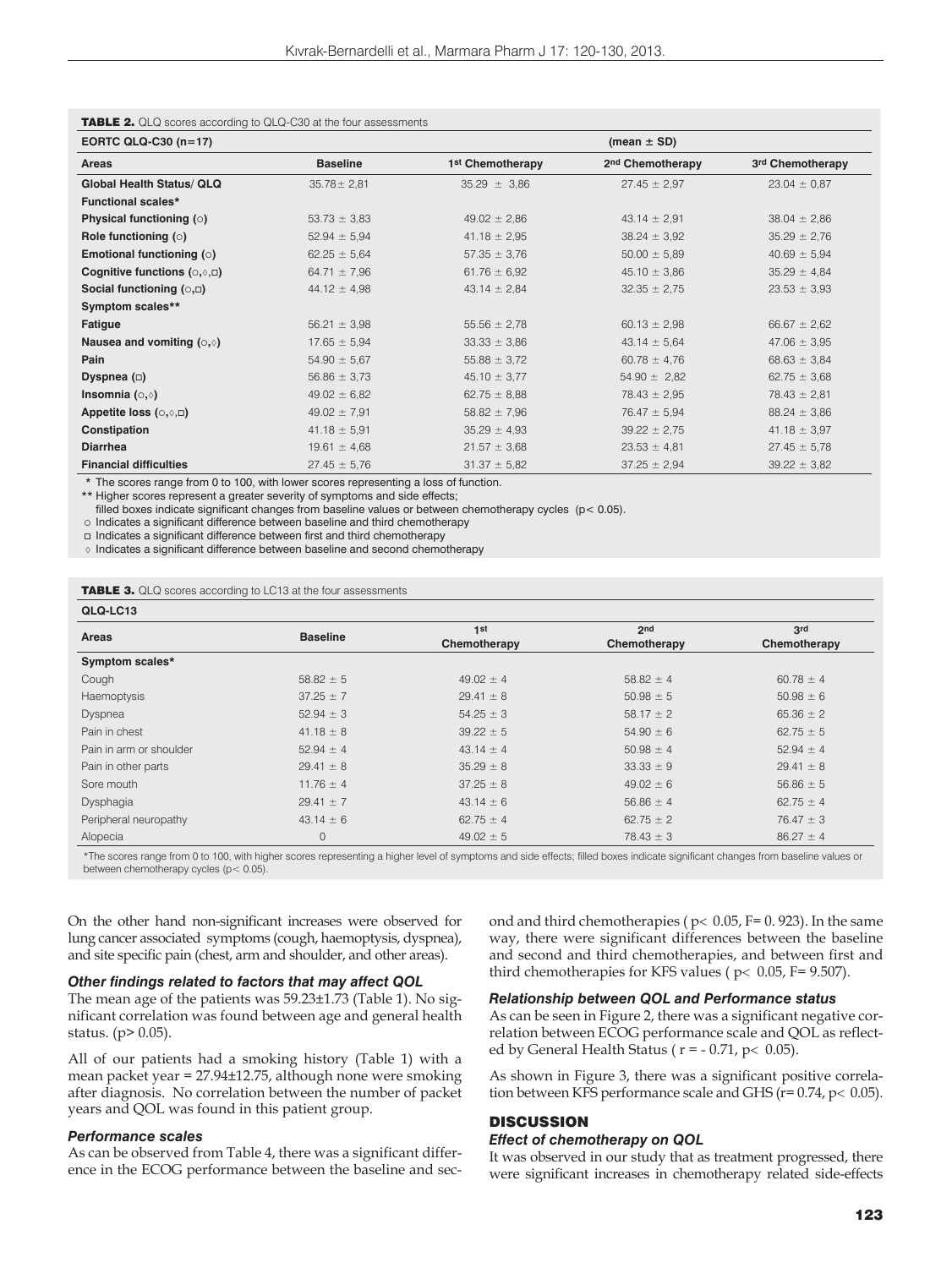

FIGURE 2. Correlation between ECOG performance scale and Global Health Status

and in symptom scales, related both to adverse drug reactions and disease progression. The association of QOL with chemotherapy has been evaluated in several studies. Helsing et al compared platinum based chemotherapy with best supportive care and demonstrated significant survival benefit in the chemotherapy group with significant improvement in dyspnea, pain, insomnia, and social function (38). This study demonstrated the positive aspects of chemotherapy in patients with metastatic lung cancer, as did that of Esbensen et al (39) in which global health status/QLQ showed no significant difference, while emotional function increased and nausea and vomiting decreased.

In contrast, Huinink et al (40) determined that clinical and haematologic toxicity (hair loss, nausea/vomiting, and appetite loss) was more pronounced in patients receiving cisplatin/ etoposide compared to single agent gemcitobine. Bozcuk et al assessed the quality of life of patients with advanced disease with an ECOG performance status of  $\leq$  2. They showed that the patients receiving non-platinum containing, single- agent chemotherapy experienced less fatigue (41).

In our study, all the patients (n= 17) were receiving platinumbased chemotherapy (Table1). From baseline to third chemotherapy, there was a significant increase in treatment-related side effects including sore mouth, dysphagia, peripheral neuropathy, and alopecia (Table 3). At the same time, there was a significant decrease in GHS and Functional Scales including physical functioning, role functioning, emotional functioning, cognitive functions, and social functioning (Table 2). There was also an increase in symptom scales including nausea and vomiting, dyspnea, insomnia, and appetite loss (Table 2). Our data is thus in agreement with previous reports in which patients with metastatic disease and ECOG PS=2 appear to experience more toxicity and treatment- related side effects than patients with PS=1 (42).

When the results of more recent trials are compared to previously published data, the percentage of PS-2 patients in the older trials should be taken into consideration. Comparative trials in advanced disease generally demonstrate only very



FIGURE 3. Correlation between Karnofsky performance scalesand Global Health Status

TABLE 4. ECOG and KFS performance scale at the four assessments

|             |                 | 1st            | 2nd            | 3rd            |
|-------------|-----------------|----------------|----------------|----------------|
|             | <b>Baseline</b> | Chemotherapy   | Chemotherapy   | Chemotherapy   |
| FCOG*       | $2.05 \pm 0.1$  | $2.23 \pm 0.1$ | $2.52 \pm 0.1$ | $2.58 \pm 0.1$ |
| KARNOFSKY** | $60 \pm 4$      | $55.88 \pm 3$  | $50 \pm 3$     | $45.29 \pm 2$  |

performance.

Filled boxes indicate significant changes from baseline values or between chemotherapy cycles ( $p < 0.05$ )

small superiority of platinum vs non-platinum based therapy ie 4% or 5% gain in survival at two years. This small benefit may be either overestimated or underestimated if populations are not comparable (i.e., same percentage of PS-2 patients). The American Society for Clinical Oncology (ASCO) clinical practice guidelines recommend the use of chemotherapy in selected patients with advanced NSCLC (i.e. PS-0 or -1, and possibly -2). Our data is in agreement with previous reports in which patients with metastatic disease and ECOG PS=2 appear to experience more toxicity and have a shorter duration of survival than patients with PS=1 (43). It could be argued, therefore, that PS-2 patients are generally candidates for systemic treatment in addition to best supportive care, but should be treated with singe agents which have less side effects rather than combination therapy (39). In this regard, single agent regimens such as vinorelbine was found to be active and well tolerated in Stage IV NSCLC patients (44).

Two situations present unique difficulties; firstly if the treatment improves QOL but worsens survival due to drug related toxicity, and secondly, if QOL deteriorates but survival improves. In these cases, the choice of how to manage the disease is usually made jointly with the oncology team and the patient (24). The evidence presented above, suggests that the benefit of chemotherapy over best supportive care is still questionable.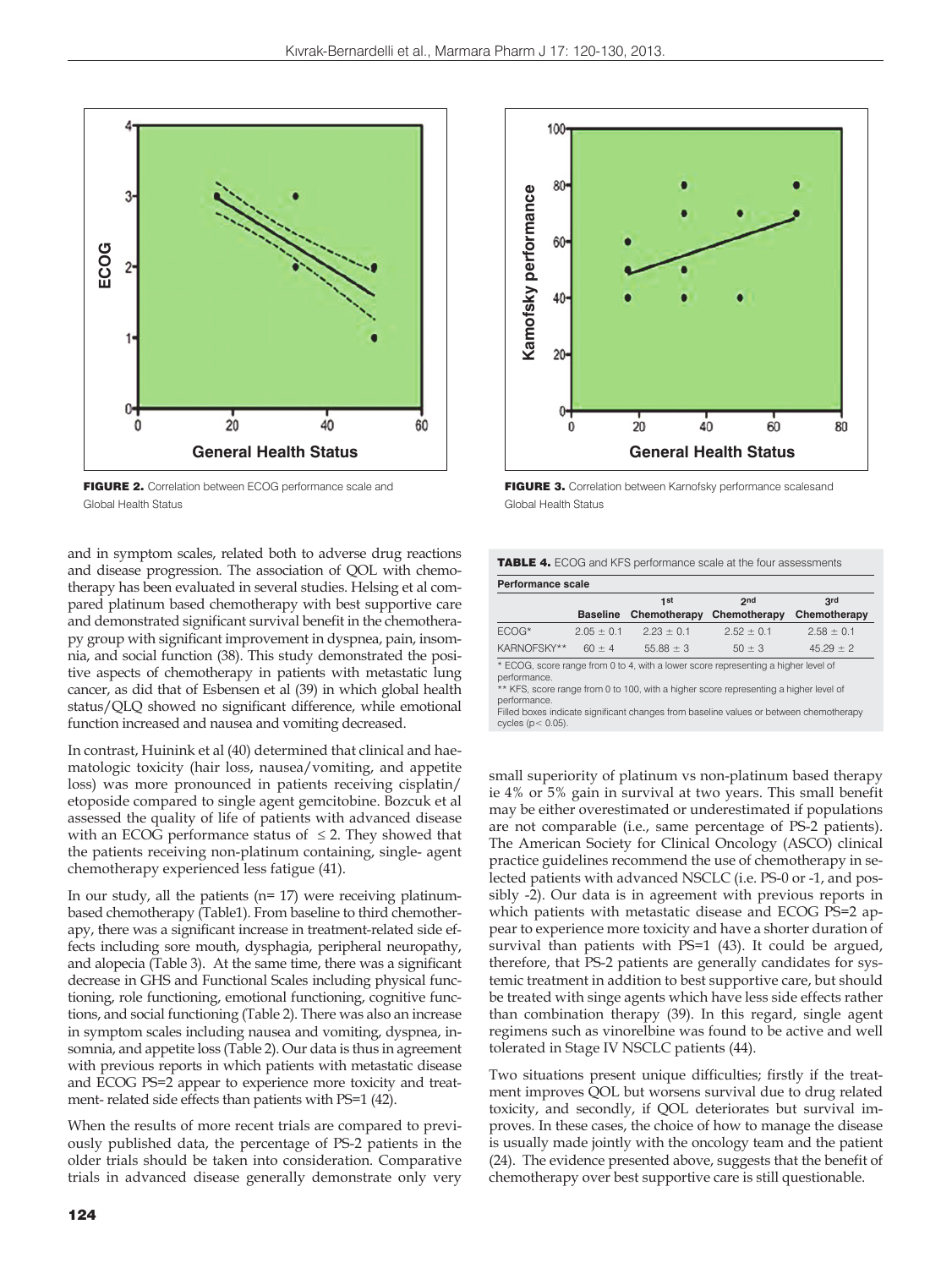#### *Other factors that might affect QOL in this patient group*

Matsumoto et al (45) analyzed factors that affect quality of life, and noted an increase of the QOL in patients over 65 years. Mohan et al (46) however, demonstrated that QOL did not correlate with age, a finding consistent with our study. Further research including a large sample in each age group may be needed to confirm the findings from these studies.

Montazeri at al (29) also evaluated the impact of gender on quality of life in 129 lung cancer patients and there was not a significant difference. Tanrikol et al (47) assessed the factors that affect QOL in Turkish lung cancer patients, and showed that men have significantly higher quality of life scores than women. These results have been confirmed in a study conducted in the United States. (48). We did not evaluate the effect of gender on quality of life because there were only 3 women in the study group.

Analyses using statistical modeling techniques show a tight association between national mortality rates and smoking (49). The risk of lung cancer among cigarette smokers increases with the duration of smoking and the number of cigarettes smoked per/year. In some studies, it was found that patients who continue smoking after diagnosis have a poor QOL score (50, 51). In our study, no relation was observed between duration of smoking in terms of packet years, and QOL scores. This result is similar to the findings of an earlier study conducted by Sarna et al (49).

## *Relationship between QOL and performance status*

Schaafsma and Osoba (52) reported that QOL was a much broader concept than that reflected by KPS, and they observed only a weak correlation between the two in lung cancer patients. However, in our study, there was a strong significant negative correlation between ECOG performance and all domains of the EORTC QLQ-C30, and a strong significant positive correlation between KPS and all domains of the EORTC QLQ-C30 (see Fig 2 and 3), which is consistent with the findings of Mohan et al (46). Compromised performance status leads to decreased performance of activities of daily living, and infringes on the independent functioning of the patient. Thus, although performance status is not a true measure for QOL, it should be seen as an important predictor of QOL of the patient and should be routinely assessed by the oncological team.

# **CONCLUSION**

Our research indicates that patients with advanced disease do not benefit from platinum-based chemotherapy in terms of QOL. Routine QOL assessment may encourage the development of treatment programs which minimize chemotherapy side-effects, while maximizing patients' well being.

Our research did not show any significant relationship between age or smoking history and QOL. However, larger multi-center studies may help in providing a more comprehensive evaluation of the effect of various demographic and clinical variables on QOL in this setting.

Although performance status is not a true measure for QOL, it should be seen as an important prognostic factor and predictor of QOL, and should therefore be routinely assessed by physicians. (27). Our study confirms the prognostic value of performance status in patients with advanced lung cancer.

# **Platin içeren kemoterapi alan metastatik akciğer kanserli hastaların yaşam kalitesinin değerlendirilmesi**

# **ÖZET**

**AMAÇ: Bu çalışmanın amacı, kemoterapi sırasında yaşam kalitesinde olması muhtemel değişiklikler, yaşam kalitesini etkileyen faktörler ve performans durumuyla yaşam kalitesi arasındaki ilişkiyi incelemektir.**

**MATERYAL ve Metotlar: Bu çalışma Dr. Lütfü Kırdar Kartal Eğitim ve Artaştırma Hastanesi onkoloji kliniklerinde yürütülmüştür. İleri düzeyde küçük hücreli akciğer kanseri ve faz IV(metastatik) küçük hücreli olmayan akciğer kanseri teşhisi alan hastalar çalışma kapsamına alınmıştır. Hastalara platin içeren kemoterapi uygulanmıştır. Hastaların yaşam kalitesini ölçen QOL (Quality of Life) EORTC QLQ-C30 (European Organization for Research and Treatment of Cancer Quality of Life Questionnaire/Avrupa Kanser Araştırmaları ve Tedavi Organizasyonu Yaşam Kalitesi Anketi) (versiyon 3.0) ve akciğer kanseri modülü QLQ-LC13 (Quality of Life Questionanaire Lung Cancer) dört kez yürütülmüştür. Hastaların klinik ve performans durum {Karnofsky Performance Status Scale (KPS) ve Eastern Cooperative Oncology Group/Doğu Kooperatif Onkoloji Grubu (ECOG)} verileri çalışma süresince kaydedilmiştir.**

**BULGULAR: Tedaviyle birlikte, kemoterapiye bağlı yan etkiler ile advers ilaç reaksiyonları ve hastalığın ilerlemesiyle ilgili semptomlarda anlamlı artışlar kaydedilmiştir. Hem ECOG performans ile EORTC QLQ-C30 tüm alanlarında (r=-0.74, p<0.05), hem de KPS ve EORTC QLQ-C30 arasındaki (r= -0.71, p<0.05), güçlü, anlamlı ve nagatif korelasyon gözlenmiştir.**

**SONUÇLAR: Bu çalışma metastatik akciğer kanserinde platin içeren kemoterapi alan hastalarda yaşam kalitesi açısından fayda göremedikleri gözlenmiştir. Bu hasta popülasyonunda yaşam kalitesi rutin olarak değerlendirildiği takdirde, kemoterapi yan etkilerini en aza indirilmiş tedavi programlarının geliştirilmesi ve hastaların iyi halinin maksimum düzeye çıkarılması konusunda teşvik edilebilir.**

**ANAHTAR KELİMELER: Küçük hücreli akciğer kanseri, Küçük hücreli olmayan akciğer kanseri, Yaşam kalitesi, Karkofsky Performans Durum Ölçeği, Kemoterapi**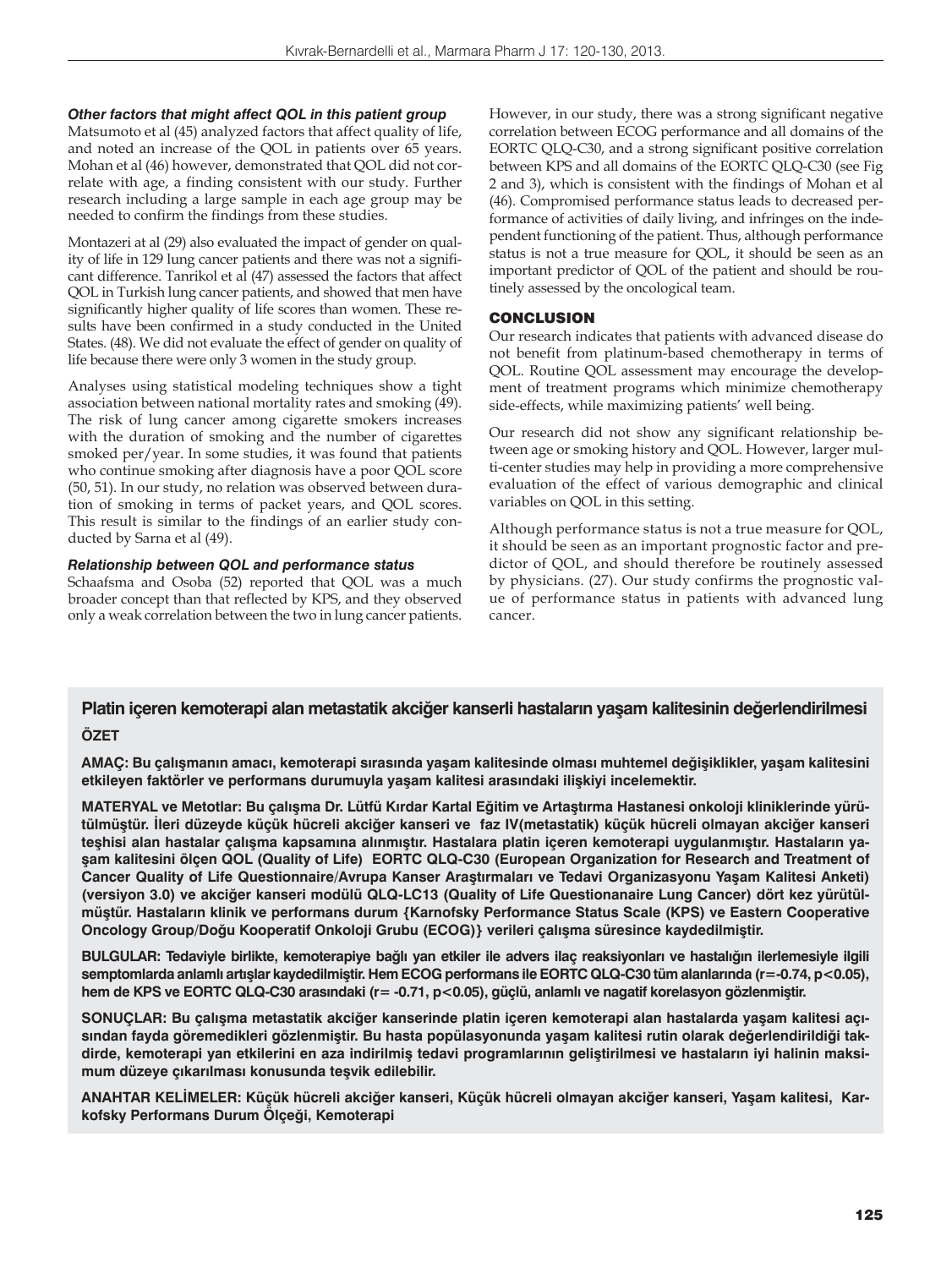| Drimory tumor       | Intrathoracic enroad                                 | Evtratho |
|---------------------|------------------------------------------------------|----------|
| tumor invasion (15) |                                                      |          |
|                     | <b>APPENDIX 1.</b> Lung cancer symptoms according to |          |

| <b>Primary tumor</b> | Intrathoracic spread      | <b>Extrathoracic spread</b>          | Doce   |
|----------------------|---------------------------|--------------------------------------|--------|
| Cough                | Chest wall invasion       | Bone pain                            | Cispla |
| Dyspnea              | Esophageal symptoms       | Confusion, personality<br>change     | Cispla |
| Chest<br>discomfort  | Horner syndrome           | Elevated alkaline<br>phosphate level | Gemo   |
| Hemoptysis           | Pleural effusion          | Focal neurological defects           | Paclit |
|                      | Laryngeal nerve paralysis | Headache                             | Carbo  |
|                      | Superior vena cava        | Nausea, vomiting                     | Cispla |
|                      | syndrome                  |                                      | Etopo  |

#### **APPENDIX 2:** Stage IV nsclc common treatment (21)

| Regimen     | Dose                         | <b>Common Side Effects</b>                                  |
|-------------|------------------------------|-------------------------------------------------------------|
| Docetaxel   | 75 mg / $m2$                 | nausea and vomiting, nephrotoxicity,                        |
| Cisplatin   | 75 mg / $m2$                 | ototoxicity, peripheral neuropathy                          |
| Cisplatin   | 100 mg/m <sup>2</sup> iv     | nausea and vomiting, nephrotoxicity,                        |
| Gemcitabine | 1,000 mg/ m <sup>2</sup> iv  | ototoxicity, peripheral neuropathy,<br>hydration            |
| Paclitaxel  | 225 mg m <sup>2</sup> iv     | neutropenia, myelopsuppresion,                              |
| Carboplatin | AUC 6 iv                     | hyperensitivity, sensory neuropathy,<br>nausea and vomiting |
| Cisplatin   | 60-100 mg /m <sup>2</sup> iv | cytotoxicity, nausea and vomiting,                          |
| Etopozide   | 0-120 mg/ $m2$ iv            | peripheral neuropathy                                       |

#### APPENDIX 3: EORTC QLQ C-30 questionnaire (English)

|    | PORTEC-3 Quality of life questionnaire                                                                                                                                                                                                                                      | PORTEC-3 trial number: |                         |                         |                     |
|----|-----------------------------------------------------------------------------------------------------------------------------------------------------------------------------------------------------------------------------------------------------------------------------|------------------------|-------------------------|-------------------------|---------------------|
|    |                                                                                                                                                                                                                                                                             |                        |                         |                         |                     |
|    | EORTC QLQ-C30 (version 3)                                                                                                                                                                                                                                                   |                        |                         |                         |                     |
|    | We are interested in some things about you and your health. Please answer all of the questions yourself by<br>circling the number that best applies to you. There are no "right" or "wrong" answers. The information that you<br>provide will remain strictly confidential. |                        |                         |                         |                     |
|    | Please fill in your first initial:<br>Your birth date (Day, Month, Year):<br>Today's date (Day, Month, Year):<br>Ш                                                                                                                                                          |                        |                         |                         |                     |
|    |                                                                                                                                                                                                                                                                             | Not at<br>All          | A<br>Little             | Quite<br>a Bit          | <b>Very</b><br>Much |
| 1. | Do you have any trouble doing strenuous activities,<br>like carrying a heavy shopping bag or a suitcase?                                                                                                                                                                    | ı                      | 2                       | 3                       | 4                   |
| 2. | Do you have any trouble taking a long walk?                                                                                                                                                                                                                                 | ı                      | 2                       | 3                       | 4                   |
| 3. | Do you have any trouble taking a short walk outside of the house?                                                                                                                                                                                                           | ı                      | 2                       | 3                       | 4                   |
| 4. | Do you need to stay in bed or a chair during the day?                                                                                                                                                                                                                       | ı                      | 2                       | 3                       | 4                   |
| 5. | Do you need help with eating, dressing, washing<br>yourself or using the toilet?                                                                                                                                                                                            | ı                      | 2                       | 3                       | 4                   |
|    | During the past week:                                                                                                                                                                                                                                                       | Not at<br>AШ           | A<br>Little             | Quite<br>a Bit          | <b>Very</b><br>Much |
| 6. | Were you limited in doing either your work or other daily activities?                                                                                                                                                                                                       | ı                      | 2                       | 3                       | 4                   |
| 7. | Were you limited in pursuing your hobbies or other<br>leisure time activities?                                                                                                                                                                                              | ı                      | 2                       | 3                       | 4                   |
| 8. | Were you short of breath?                                                                                                                                                                                                                                                   | ı                      | 2                       | 3                       | 4                   |
| 9. | Have you had pain?                                                                                                                                                                                                                                                          | ı                      | 2                       | 3                       | 4                   |
|    | 10. Did you need to rest?                                                                                                                                                                                                                                                   | ı                      | 2                       | 3                       | 4                   |
|    | 11. Have you had trouble sleeping?                                                                                                                                                                                                                                          | ı                      | 2                       | 3                       | 4                   |
|    | 12. Have you felt weak?                                                                                                                                                                                                                                                     | ı                      | 2                       | 3                       | 4                   |
|    | 13. Have you lacked appetite?                                                                                                                                                                                                                                               | ı                      | 2                       | 3                       | 4                   |
|    | 14. Have you felt nauseated?                                                                                                                                                                                                                                                | ı                      | $\mathbf{2}$            | $\overline{\mathbf{3}}$ | 4                   |
|    | 15. Have you vomited?                                                                                                                                                                                                                                                       | 1                      | $\overline{\mathbf{2}}$ | 3                       | 4                   |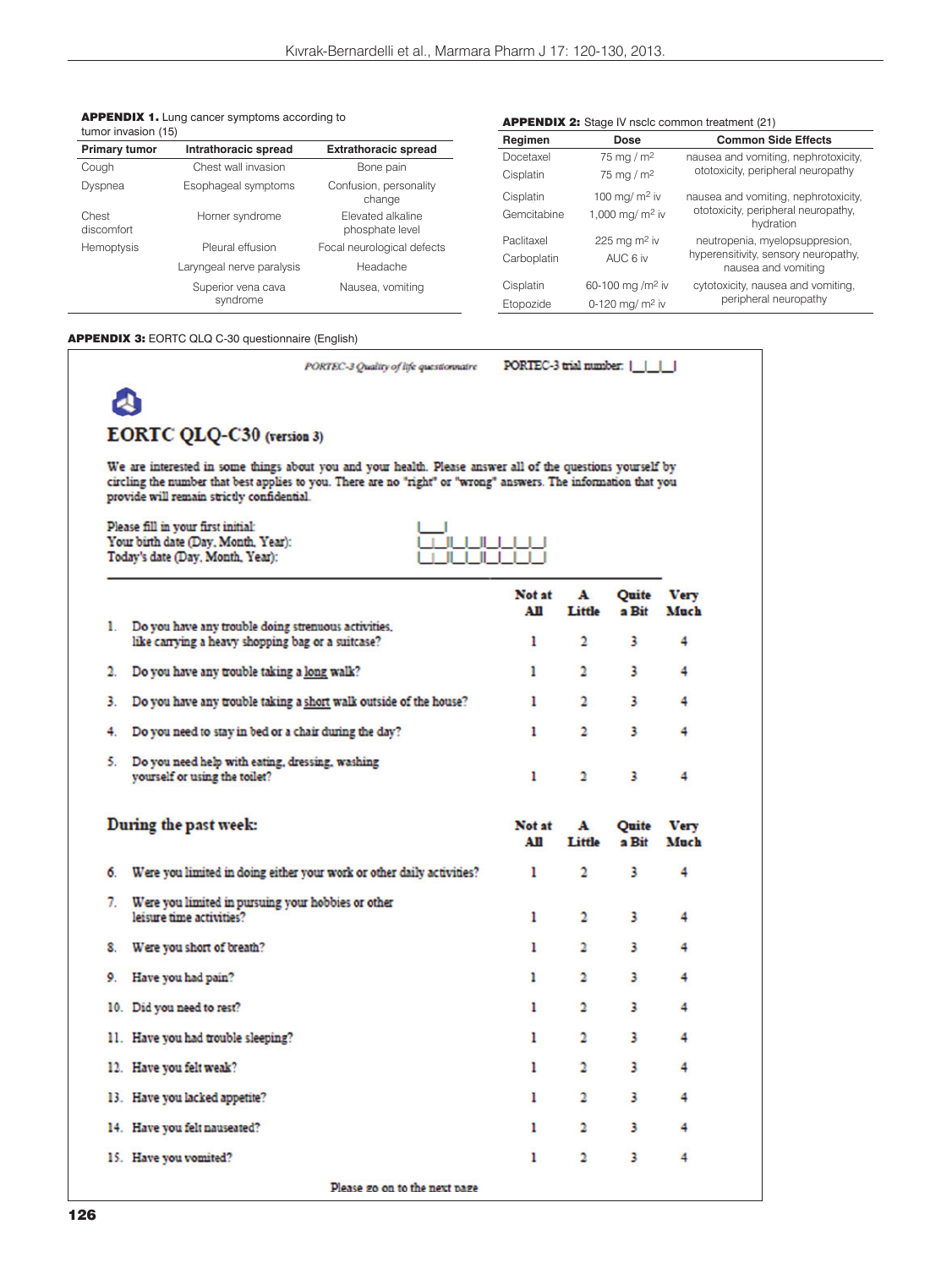# APPENDIX 3: EORTC QLQ C-30 questionnaire (English)

|                                | During the past week: |                                         |                                                                                                             |                                                                           |   | Not at<br>AШ                                                                        | ${\bf A}$<br>Little     | Quite<br>a Bit | <b>Very</b><br>Much |
|--------------------------------|-----------------------|-----------------------------------------|-------------------------------------------------------------------------------------------------------------|---------------------------------------------------------------------------|---|-------------------------------------------------------------------------------------|-------------------------|----------------|---------------------|
| 16. Have you been constipated? |                       |                                         |                                                                                                             |                                                                           |   | ı                                                                                   | 2                       | 3              | 4                   |
| 17. Have you had diarrhea?     |                       |                                         |                                                                                                             |                                                                           |   | ı                                                                                   | $\overline{a}$          | 3              | 4                   |
| 18. Were you tired?            |                       |                                         |                                                                                                             |                                                                           |   | ı                                                                                   | $\overline{\mathbf{c}}$ | 3              | 4                   |
|                                |                       |                                         | 19. Did pain interfere with your daily activities?                                                          |                                                                           |   | ı                                                                                   | $\overline{\mathbf{2}}$ | 3              | 4                   |
|                                |                       |                                         | 20. Have you had difficulty in concentrating on things,<br>like reading a newspaper or watching television? |                                                                           |   | ı                                                                                   | $\overline{\mathbf{c}}$ | 3              | 4                   |
| 21. Did you feel tense?        |                       |                                         |                                                                                                             |                                                                           |   | ı                                                                                   | 2                       | 3              | 4                   |
| 22. Did you worry?             |                       |                                         |                                                                                                             |                                                                           |   | ı                                                                                   | $\overline{a}$          | 3              | 4                   |
| 23. Did you feel irritable?    |                       |                                         |                                                                                                             |                                                                           |   | ı                                                                                   | $\overline{a}$          | 3              | 4                   |
| 24. Did you feel depressed?    |                       |                                         |                                                                                                             |                                                                           |   | ı                                                                                   | 2                       | 3              | 4                   |
|                                |                       |                                         | 25. Have you had difficulty remembering things?                                                             |                                                                           |   | ı                                                                                   | $\overline{\mathbf{c}}$ | 3              | 4                   |
|                                |                       | interfered with your family life?       | 26. Has your physical condition or medical treatment                                                        |                                                                           |   | ı                                                                                   | $\overline{\mathbf{c}}$ | 3              | 4                   |
|                                |                       | interfered with your social activities? | 27. Has your physical condition or medical treatment                                                        |                                                                           |   | ı                                                                                   | 2                       | 3              | 4                   |
|                                |                       | caused you financial difficulties?      | 28. Has your physical condition or medical treatment                                                        |                                                                           |   | ı                                                                                   | $\overline{\mathbf{c}}$ | 3              | 4                   |
| applies to you:<br>ı           | 2                     | 3                                       | 4                                                                                                           | 29. How would you rate your overall health during the past week?<br>5     | 6 | For the following questions please circle the number between 1 and 7 that best<br>7 |                         |                |                     |
| Very poor                      |                       |                                         |                                                                                                             |                                                                           |   | Excellent                                                                           |                         |                |                     |
|                                |                       |                                         |                                                                                                             | 30. How would you rate your overall quality of life during the past week? |   |                                                                                     |                         |                |                     |
|                                |                       |                                         |                                                                                                             | 5                                                                         |   |                                                                                     |                         |                |                     |
| ı<br>Very poor                 | 2                     | 3                                       | 4                                                                                                           |                                                                           | 6 | 7<br>Excellent                                                                      |                         |                |                     |
|                                |                       |                                         |                                                                                                             |                                                                           |   |                                                                                     |                         |                |                     |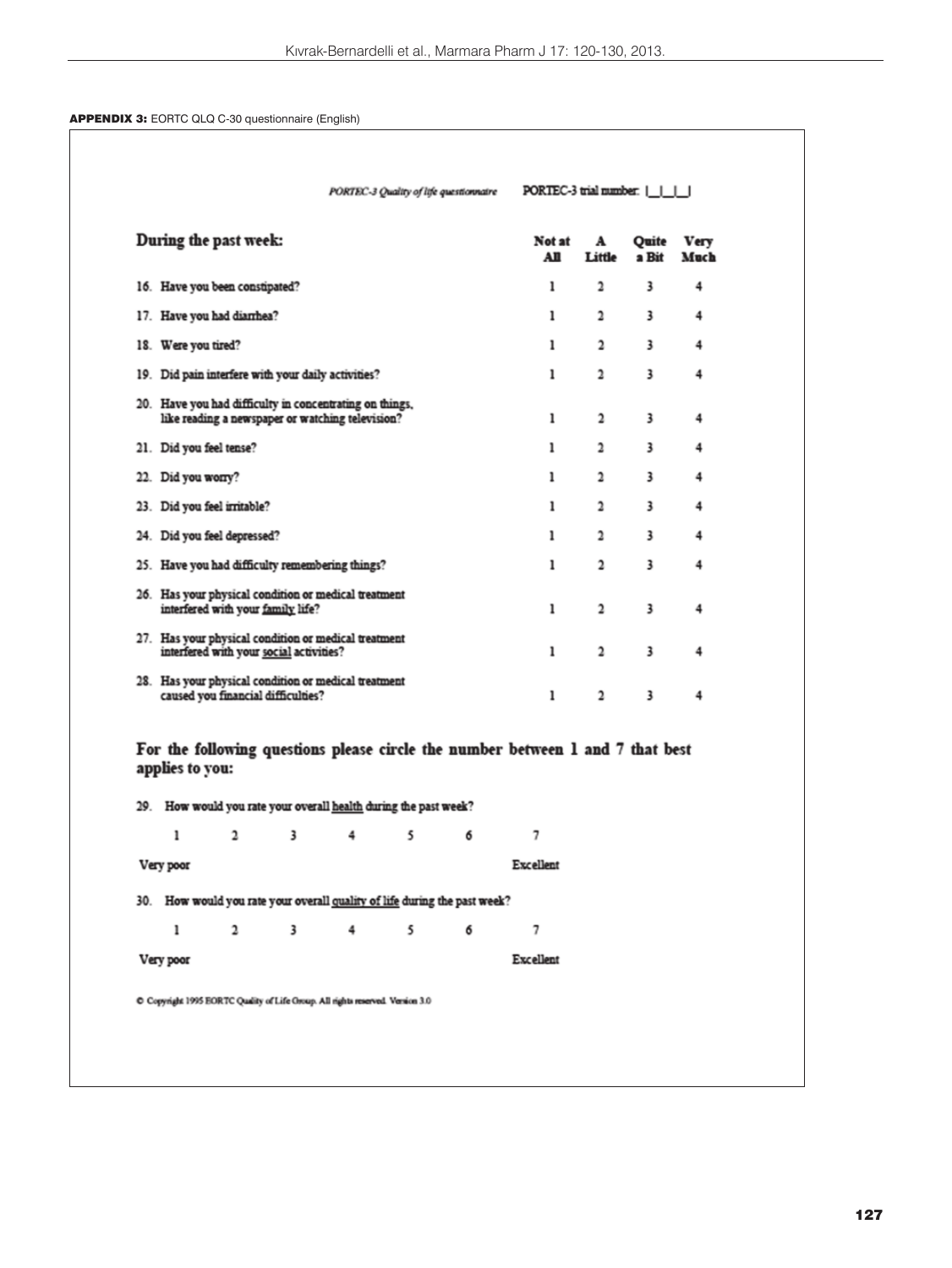APPENDIX 4: EORTC QLQ LC-13 questionnaire (English)

**ENGLISH** 

# **EORTC QLQ - LC13**

Patients sometimes report that they have the following symptoms or problems. Please indicate the extent to which you have experienced these symptoms or problems during the past week. Please answer by circling the number that best applies to you.

|     | During the past week :                                                                                                                                                                                                               | Not at<br>All | A<br>Little    | Quite<br>a Bit | <b>Very</b><br><b>Much</b> |
|-----|--------------------------------------------------------------------------------------------------------------------------------------------------------------------------------------------------------------------------------------|---------------|----------------|----------------|----------------------------|
| 31. | How much did you cough?                                                                                                                                                                                                              | $\mathbf 1$   | $\overline{c}$ | 3              | $\overline{\mathbf{4}}$    |
| 32. | Did you cough up blood?                                                                                                                                                                                                              | $\mathbf{1}$  | 2              | 3              | 4                          |
| 33. | Were you short of breath when you rested?                                                                                                                                                                                            | $\mathbf{1}$  | 2              | 3              | 4                          |
| 34. | Were you short of breath when you walked?                                                                                                                                                                                            | $\mathbf{1}$  | $\overline{c}$ | 3              | $\overline{4}$             |
| 35. | Were you short of breath when you climbed stairs?                                                                                                                                                                                    | $\mathbf{1}$  | 2              | 3              | 4                          |
| 36. | Have you had a sore mouth or tongue?                                                                                                                                                                                                 | $\mathbf{1}$  | $\mathbf{2}$   | 3              | 4                          |
| 37. | Have you had trouble swallowing?                                                                                                                                                                                                     | $\mathbf 1$   | $\mathbf{2}$   | 3              | $\overline{4}$             |
| 38. | Have you had tingling hands or feet?                                                                                                                                                                                                 | $\mathbf{1}$  | 2              | 3              | 4                          |
| 39. | Have you had hair loss?                                                                                                                                                                                                              | $\mathbf{1}$  | 2              | 3              | $\overline{4}$             |
| 40. | Have you had pain in your chest?                                                                                                                                                                                                     | $\mathbf 1$   | $\mathbf{2}$   | 3              | 4                          |
| 41. | Have you had pain in your arm or shoulder?                                                                                                                                                                                           | $\mathbf{1}$  | $\overline{c}$ | 3              | $\overline{4}$             |
| 42. | Have you had pain in other parts of your body?                                                                                                                                                                                       | $\mathbf{1}$  | 2              | 3              | 4                          |
|     | If yes, where <b>we are all the set of the set of the set of the set of the set of the set of the set of the set of the set of the set of the set of the set of the set of the set of the set of the set of the set of the set o</b> |               |                |                |                            |
| 43. | Did you take any medicine for pain?                                                                                                                                                                                                  |               |                |                |                            |
|     | $\mathbf{1}$<br>No<br>$\overline{2}$<br>Yes                                                                                                                                                                                          |               |                |                |                            |
|     | If yes, how much did it help?                                                                                                                                                                                                        | $\mathbf 1$   | $\overline{c}$ | 3              | 4                          |
|     |                                                                                                                                                                                                                                      |               |                |                |                            |
|     |                                                                                                                                                                                                                                      |               |                |                |                            |
|     |                                                                                                                                                                                                                                      |               |                |                |                            |
|     | © QLQ-C30-LC13 Copyright 1994 EORTC Study Group on Quality of life. All rights reserved                                                                                                                                              |               |                |                |                            |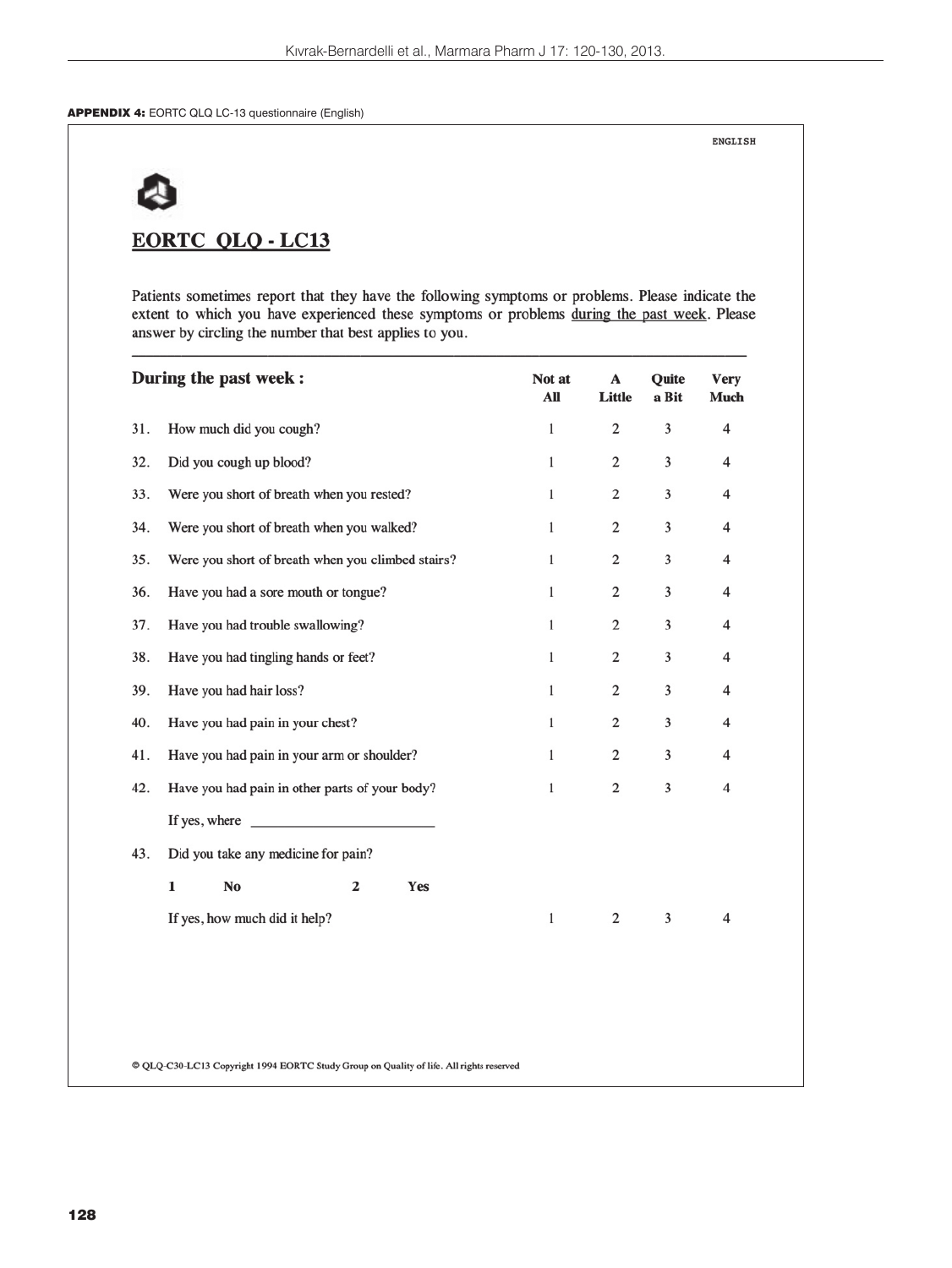#### APPENDIX 5. Karnofsky performance scale

| Grade | <b>Description</b>                                                                  |
|-------|-------------------------------------------------------------------------------------|
| 100%  | No symptoms.                                                                        |
| 90%   | Able to carry on normal activity; minor signs or symptoms of disease.               |
| 80%   | Able to carry on normal activity with effort; some signs or<br>symptoms of disease. |
| 70%   | Cares for self, unable to carry on normal activity or do active work.               |
| 60%   | Requires occasional assistance but is able to care for most of<br>own needs.        |
| 50%   | Requires considerable assistance and frequent medical care.                         |
| 40%   | Disabled; requires special care and assistance.                                     |
| 30%   | Severely disabled; hospitalization indicated, although death not<br>imminent        |
| 20%   | Very ill; hospitalization necessary; active supportive treatment required.          |
| 10%   | Moribund, fatal processes progressing rapidly.                                      |
| $0\%$ | Patient expired.                                                                    |

#### REFERENCES

- 1. Spiro SG, Porter JC. Lung cancer-Where are we today? Current advances in staging and nonsurgical treatment. Am J Respir Crit Care Med 2002; 166:1166-96.
- 2. Parkin GM, Pisani P, Ferlay J. Global cancer statistics. CA Cancer J Clin 1999; 49:33-64.
- 3. Ries LAG, Eisner MP, Kosary CL (eds.) Year relative survival rates based on follow up of patients through 2004. Cancer statistics review, 1975–2002. National Cancer Institute, Bethesda, MD 2005.
- 4. Ries LAG, Kosary CL, Hankey BF (eds.) Lung and bronchus cancer. SEER Cancer Statistics Review 1973-2003. National Cancer Institute, Bethesda, MD 2006.
- 5. Ferlay J, Bray F, Parkin DM, Pisani P (eds.) Globocan 2000: Cancer Incidence and Mortality Worldwide (IARC Cancer Bases No. 5), IARCPress, Lyon 2001.
- 6. Ries LA, Kosary CL, Hankey BF (eds.) Lung and bronchus cancer. SEER Cancer Statistics Review 1973-1996. National Cancer Institute, Bethesda, MD 1999.
- 7. Halilcolar H, Tatar D, Ertuğrul E. Epidemijoloji. In: Akciğer Kanseri, Multidisipliner Yaklaşım. Editors: Akkoclu A, Oztürk C, Bilimsel Tıp Yayınevi, Ankara, 1999 pp. 17- 22.
- 8. T.C. Sağlık Bakanlığı Kanser Savaş Daire Başkanlığı. Kanser bildirimlerinin değerlendirilmesi 1993-1994. Ankara, Yayın no: 582. 1997.
- 9. Arınç S, Özvaran MK, Güngör N, Çelik O, Soğukpınar Ö, Çolak F, Baran R. Hastanemizde tanı alan akciğer kanserli olguların epidemiyolojik ve histolojik özellikleri. Akciğer Ars 2005; 6:149-52.
- **10.** Hong WK, Tsao AS. Lung Cancer. Last full review/revision in March 2008 (accessed in 17/09/2012) http:// www.merckmanuals.com/home/sec04/ch053/ch053a. html?qt=lungcarcinoma&alt=sh#v728252
- 11. Cooley ME. Symptoms in adults with lung cancer: a systematic research review. J Pain Symptom Manage 2000; 19:137-53.
- 12. Beckles MA, Spiro SG, Colice GL, Rudd RM. Initial evaluation of the patient with lung cancer: symptoms, signs, laboratory tests, and paraneoplastic syndromes. Chest 2003; 123:97-104.
- 13. Fuller RW, Jackson DM. Physiology and treatment of cough. Thorax 1990; 45:425-30.

#### **APPENDIX 6.** Eastern Cooperative Oncology Group (ECOG) performance status

| Grade          | <b>Description</b>                                                                                                                                                                   |
|----------------|--------------------------------------------------------------------------------------------------------------------------------------------------------------------------------------|
| 0              | Fully active, able to carry on all pre-disease performance<br>without restriction                                                                                                    |
| 1              | Restricted in physically strenuous activity but ambulatory (can<br>walk) and able to carry out work of a light or sedentary (sitting)<br>nature, e.g., light house work, office work |
| 2              | Ambulatory and capable of all self-care but unable to carry out<br>any work activities. Up and about more than 50% of waking hours                                                   |
| 3              | Capable of only limited self care, confined to bed or chair more<br>than 50% of waking hours                                                                                         |
| $\overline{4}$ | Completely disabled. Cannot carry on any self-care. Totally<br>confined to bed or chair                                                                                              |

- 14. Jennings AL, Davies AN, Higgins JP, Gibbs JS, Broadley KE. A systematic review of the use of opioids in the management of dyspnoea. Thorax 2002; 57:939-44.
- 15. Kelly K, Bunn Jr. PA. Is it time to reevaluate our approach to the treatment of brain metastases in patients with nonsmall cell lung cancer? Lung Cancer 1998; 20:85-91.
- 16. Tanvetyanon T, Robinson LA, Schell MJ, Strong VE, Kapoor R, Coit DG, Bepler G. Outcomes of adrenalectomy for isolated synchronous versus metachronous adrenal metastases in non-small-cell lung cancer: a systematic review and pooled analysis. J Clin Oncol 2008; 26: 1142-7.
- 17. Carlsen K, Jensen AB, Jacobsen E, Krasnik M, Johansen C. Psychosocial aspects of lung cancer. Lung Cancer 2005; 47:293-300.
- **18.** Stewart AF. Hypercalcemia associated with cancer. New Engl J Med 2005; 352:373-9.
- 19. List AF, Hainsworth JD, Davis BW, Hande KR, Greco FA, Johnson DH. The syndrome of inappropriate secretion of antidiuretic hormone (SIADH) in small-cell lung cancer. J Clin Oncol 1986; 4:1191-8.
- 20. Shepherd FA, Laskey J, Evans WK, Goss PE, Johansen E, Khamsi F. Cushing's syndrome associated with ectopic corticotropin production and small-cell lung cancer. J Clin Oncol 1992; 10:21-7.
- 21. Manegold C. Chemotharpy for advanced non-small cell lung cancer. Sem Oncol Suppl 7 2001; 28:1-6.
- 22. Shepherd FA. Chemotherapy for advanced non-small cell lung cancer: Modest progress, many choices. J Clin Oncol Suppl 21 2000; 18:35-8.
- 23. Roila F, Cortesi E. Quality of life as a primary end point in oncology. Ann Oncol 2001; 12: (Suppl 3):3-6.
- 24. Cella DF, Bonomi AE, Lloyd SR, Tulsky DS, Kaplan E, Bonomi P. Reliability and validity of the functional assessment of cancer therapy-lung (FACT-L) quality of life instrument. Lung Cancer 1995; 12:199-220.
- 25. Cella D, Eton DT, Fairclough DL, Bonomi P, Heyes AE, Silberman C, Wolf MK, Johnson DH. What is a clinically meaningful change on the functional assessment of cancer therapy-lung (FACT-L) questionnaire? Results from Eastern Cooperative Oncology group (ECOG) Study 5592. J Clin Epidemiol 2002; 55:285-95.